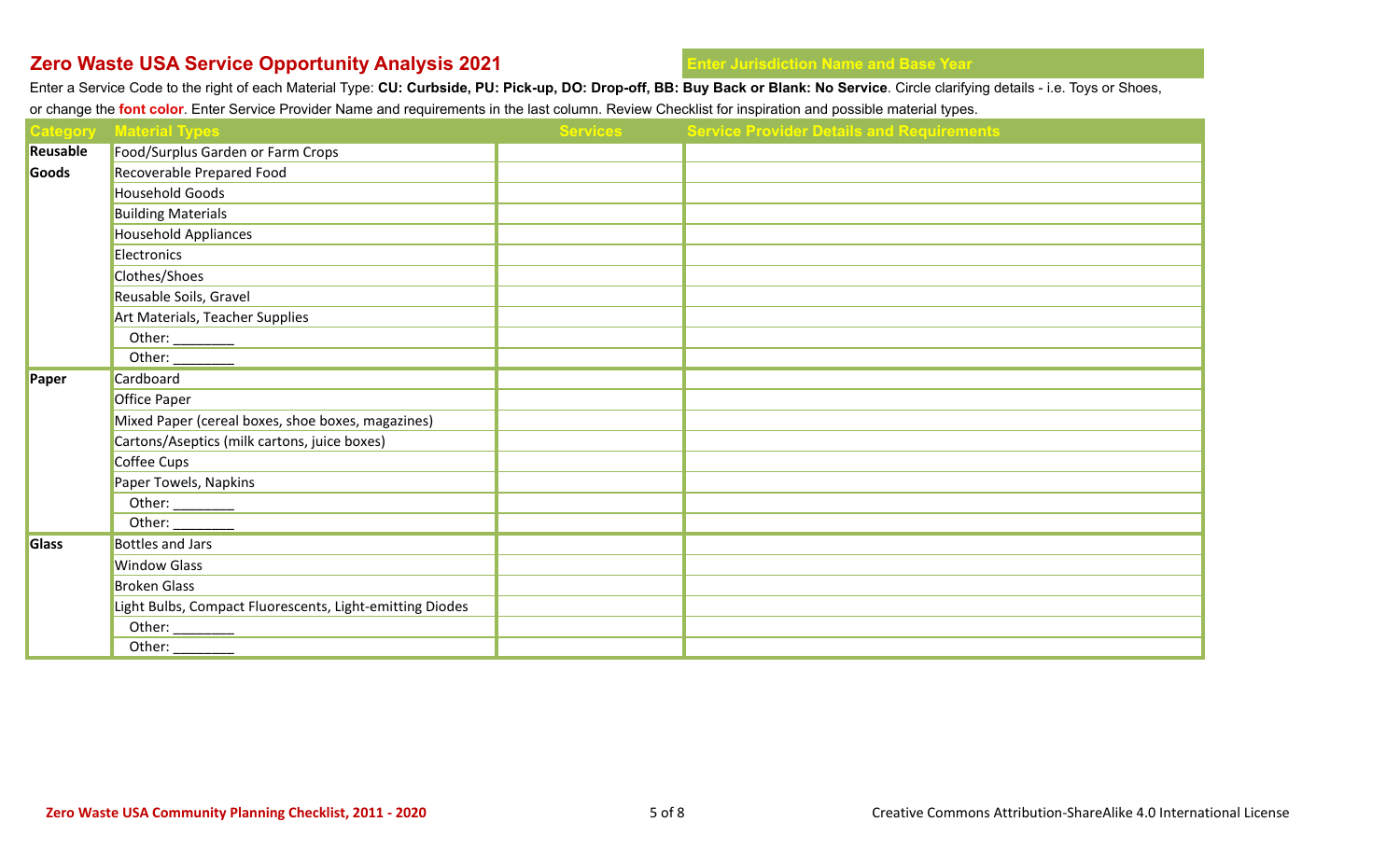Enter a Service Code to the right of each Material Type: **CU: Curbside, PU: Pick-up, DO: Drop-off, BB: Buy Back or Blank: No Service**. Circle clarifying details - i.e. Toys or Shoes,

or change the **font color**. Enter Service Provider Name and requirements in the last column. Review Checklist for inspiration and possible material types.

|                 | <b>Category</b> Material Types                          | <b>Services</b> | <b>Service Provider Details and Requirements</b> |
|-----------------|---------------------------------------------------------|-----------------|--------------------------------------------------|
| <b>Metals</b>   | <b>Aluminum Cans</b>                                    |                 |                                                  |
|                 | Aluminum Foil/Pie Plates                                |                 |                                                  |
|                 | Steel/Tin Cans                                          |                 |                                                  |
|                 | Scrap Metal (Ferrous, Non-ferrous)                      |                 |                                                  |
|                 | Non-reusable Metal Electronics/Household Goods          |                 |                                                  |
|                 | <b>Automotive Batteries</b>                             |                 |                                                  |
|                 | Other: $\qquad \qquad$                                  |                 |                                                  |
|                 | Other: $\frac{1}{1}$                                    |                 |                                                  |
| <b>Plastics</b> | <b>Bottles (Narrow Neck)</b>                            |                 |                                                  |
| /Rubber         | Tubs (Wide Neck)                                        |                 |                                                  |
|                 | Caps And Lids                                           |                 |                                                  |
|                 | Ridgeds (Toys, Berry Baskets, Buckets)                  |                 |                                                  |
|                 | <b>Tires</b>                                            |                 |                                                  |
|                 | Other: $\qquad \qquad$                                  |                 |                                                  |
|                 | Other: $\frac{1}{\sqrt{1-\frac{1}{2}}\cdot\frac{1}{2}}$ |                 |                                                  |
| <b>Textiles</b> | Carpet/Carpet Pad                                       |                 |                                                  |
| /Leather        | Non-reusable Plastic Electronics/Household Goods        |                 |                                                  |
|                 | Plastic Bags, Shrink Wrap                               |                 |                                                  |
|                 | Non-Reusable Clothing, Leather                          |                 |                                                  |
|                 | Rags                                                    |                 |                                                  |
|                 | Non-Reusable Mattresses                                 |                 |                                                  |
|                 | Non-Reusable Sofas/Chairs                               |                 |                                                  |
|                 | Other: $\_\_$                                           |                 |                                                  |
|                 | Other:                                                  |                 |                                                  |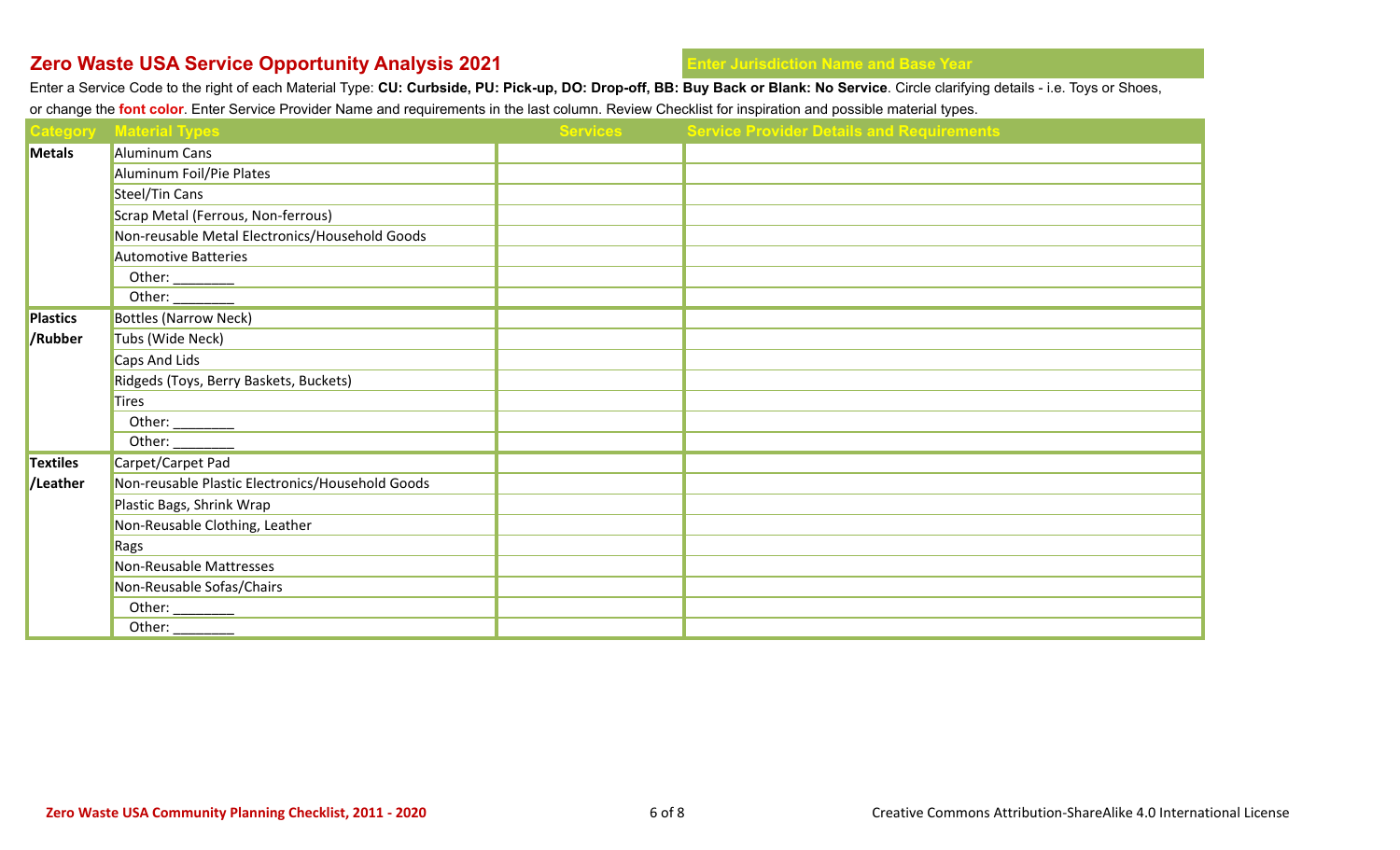Enter a Service Code to the right of each Material Type: **CU: Curbside, PU: Pick-up, DO: Drop-off, BB: Buy Back or Blank: No Service**. Circle clarifying details - i.e. Toys or Shoes, or change the **font color**. Enter Service Provider Name and requirements in the last column. Review Checklist for inspiration and possible material types.

|               | <b>Category Material Types</b>                                                                                                                                                                                                                                                                                                                                                                                                     | <b>Services</b> | <b>Service Provider Details and Requirements</b> |
|---------------|------------------------------------------------------------------------------------------------------------------------------------------------------------------------------------------------------------------------------------------------------------------------------------------------------------------------------------------------------------------------------------------------------------------------------------|-----------------|--------------------------------------------------|
| <b>Wood</b>   | Non-Reusable Dimensional Lumber, Pallets                                                                                                                                                                                                                                                                                                                                                                                           |                 |                                                  |
|               | Non-Reusable Wooden Products (Popsicle Sticks, Chopsticks)                                                                                                                                                                                                                                                                                                                                                                         |                 |                                                  |
|               | Non-Reusable Furniture (i.e., Broken Ikea Furniture)                                                                                                                                                                                                                                                                                                                                                                               |                 |                                                  |
|               | <b>Wood Roofing Shakes</b>                                                                                                                                                                                                                                                                                                                                                                                                         |                 |                                                  |
|               | Other: $\frac{1}{\frac{1}{1-\frac{1}{1-\frac{1}{1-\frac{1}{1-\frac{1}{1-\frac{1}{1-\frac{1}{1-\frac{1}{1-\frac{1}{1-\frac{1}{1-\frac{1}{1-\frac{1}{1-\frac{1}{1-\frac{1}{1-\frac{1}{1-\frac{1}{1-\frac{1}{1-\frac{1}{1-\frac{1}{1-\frac{1}{1-\frac{1}{1-\frac{1}{1-\frac{1}{1-\frac{1}{1-\frac{1}{1-\frac{1}{1-\frac{1}{1-\frac{1}{1-\frac{1}{1-\frac{1}{1-\frac{1}{1-\frac{1}{1-\frac{1}{1-\frac{1}{1-\frac{1$                    |                 |                                                  |
|               | Other: $\frac{1}{\sqrt{1-\frac{1}{2}}\cdot\sqrt{1-\frac{1}{2}}\cdot\sqrt{1-\frac{1}{2}}\cdot\sqrt{1-\frac{1}{2}}\cdot\sqrt{1-\frac{1}{2}}\cdot\sqrt{1-\frac{1}{2}}\cdot\sqrt{1-\frac{1}{2}}\cdot\sqrt{1-\frac{1}{2}}\cdot\sqrt{1-\frac{1}{2}}\cdot\sqrt{1-\frac{1}{2}}\cdot\sqrt{1-\frac{1}{2}}\cdot\sqrt{1-\frac{1}{2}}\cdot\sqrt{1-\frac{1}{2}}\cdot\sqrt{1-\frac{1}{2}}\cdot\sqrt{1-\frac{1}{2}}\cdot\sqrt{1-\frac{1}{2}}\cdot$ |                 |                                                  |
| <b>/Plant</b> | <b>Grass And Leaves</b>                                                                                                                                                                                                                                                                                                                                                                                                            |                 |                                                  |
| <b>Debris</b> | <b>Branches And Prunings</b>                                                                                                                                                                                                                                                                                                                                                                                                       |                 |                                                  |
| /Food         | <b>Christmas Trees</b>                                                                                                                                                                                                                                                                                                                                                                                                             |                 |                                                  |
| <b>Scraps</b> | <b>Stumps And Logs</b>                                                                                                                                                                                                                                                                                                                                                                                                             |                 |                                                  |
|               | Pre-Consumer Trimmings (Vegetables, Meat, Dairy)                                                                                                                                                                                                                                                                                                                                                                                   |                 |                                                  |
|               | Post-Consumer Plate Scrapings                                                                                                                                                                                                                                                                                                                                                                                                      |                 |                                                  |
|               | Food-Soiled Paper                                                                                                                                                                                                                                                                                                                                                                                                                  |                 |                                                  |
|               | Spoiled Food                                                                                                                                                                                                                                                                                                                                                                                                                       |                 |                                                  |
|               | Diapers, Sanitary Products                                                                                                                                                                                                                                                                                                                                                                                                         |                 |                                                  |
|               | Manure                                                                                                                                                                                                                                                                                                                                                                                                                             |                 |                                                  |
|               | Pet Litter (Wood Pellets, Paper)                                                                                                                                                                                                                                                                                                                                                                                                   |                 |                                                  |
|               | Other: $\frac{1}{\sqrt{1-\frac{1}{2}}\cdot\sqrt{1-\frac{1}{2}}\cdot\sqrt{1-\frac{1}{2}}\cdot\sqrt{1-\frac{1}{2}}\cdot\sqrt{1-\frac{1}{2}}\cdot\sqrt{1-\frac{1}{2}}\cdot\sqrt{1-\frac{1}{2}}\cdot\sqrt{1-\frac{1}{2}}\cdot\sqrt{1-\frac{1}{2}}\cdot\sqrt{1-\frac{1}{2}}\cdot\sqrt{1-\frac{1}{2}}\cdot\sqrt{1-\frac{1}{2}}\cdot\sqrt{1-\frac{1}{2}}\cdot\sqrt{1-\frac{1}{2}}\cdot\sqrt{1-\frac{1}{2}}\cdot\sqrt{1-\frac{1}{2}}\cdot$ |                 |                                                  |
|               | Other: $\frac{1}{\sqrt{1-\frac{1}{2}}\cdot\sqrt{1-\frac{1}{2}}\cdot\sqrt{1-\frac{1}{2}}\cdot\sqrt{1-\frac{1}{2}}\cdot\sqrt{1-\frac{1}{2}}\cdot\sqrt{1-\frac{1}{2}}\cdot\sqrt{1-\frac{1}{2}}\cdot\sqrt{1-\frac{1}{2}}\cdot\sqrt{1-\frac{1}{2}}\cdot\sqrt{1-\frac{1}{2}}\cdot\sqrt{1-\frac{1}{2}}\cdot\sqrt{1-\frac{1}{2}}\cdot\sqrt{1-\frac{1}{2}}\cdot\sqrt{1-\frac{1}{2}}\cdot\sqrt{1-\frac{1}{2}}\cdot\sqrt{1-\frac{1}{2}}\cdot$ |                 |                                                  |